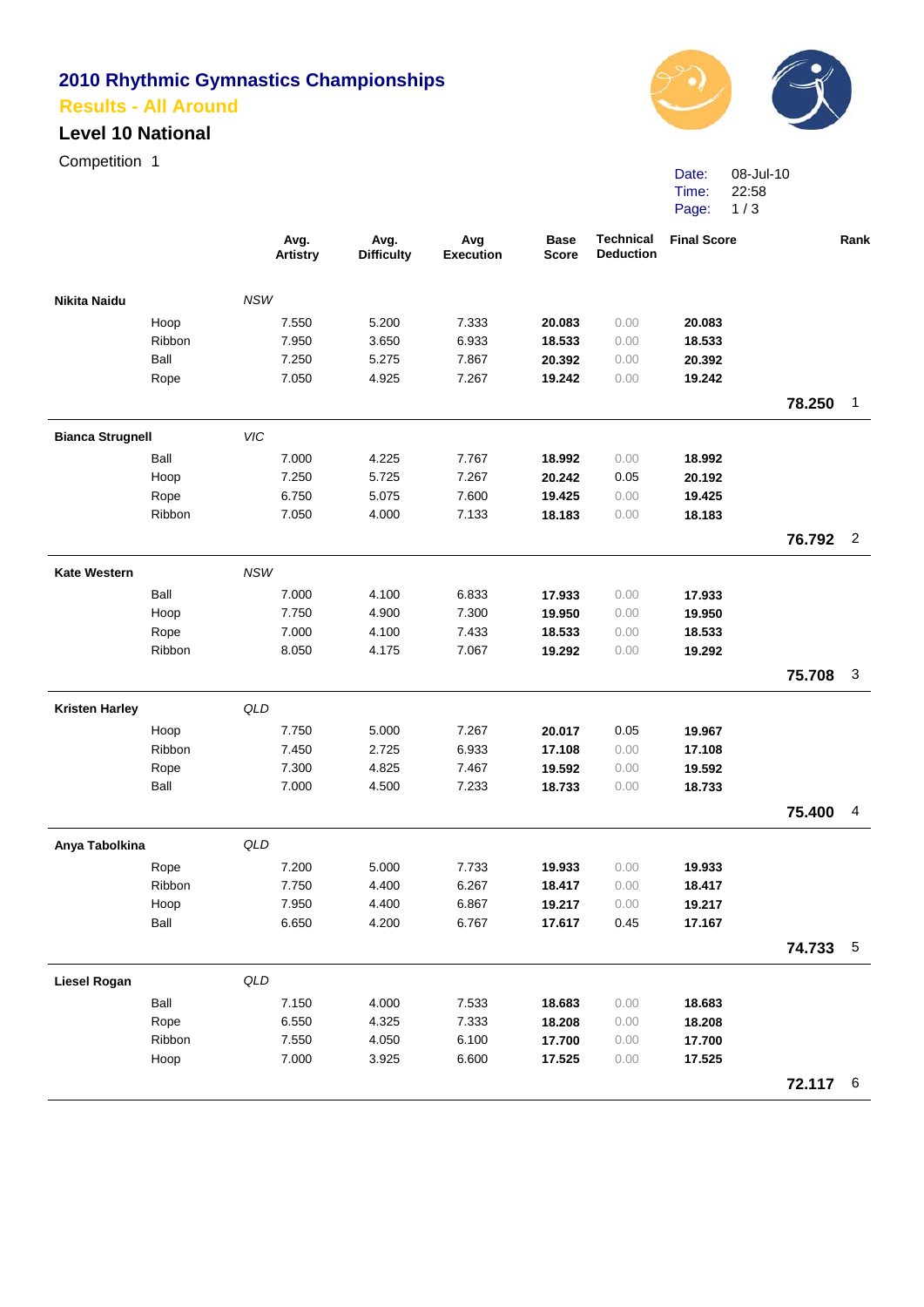## **2010 Rhythmic Gymnastics Championships Results - All Around**

### **Level 10 National**

Competition 1



Date: Time: Page: 08-Jul-10 22:58 2 / 3

|                          |        | Avg.<br>Artistry | Avg.<br><b>Difficulty</b> | Avg<br><b>Execution</b> | <b>Base</b><br><b>Score</b> | <b>Technical</b><br><b>Deduction</b> | <b>Final Score</b> |           | Rank |
|--------------------------|--------|------------------|---------------------------|-------------------------|-----------------------------|--------------------------------------|--------------------|-----------|------|
| <b>Stephanie Lee</b>     |        | VIC              |                           |                         |                             |                                      |                    |           |      |
|                          | Hoop   | 6.750            | 5.325                     | 6.700                   | 18.775                      | 0.20                                 | 18.575             |           |      |
|                          | Rope   | 7.000            | 3.925                     | 7.067                   | 17.992                      | 0.00                                 | 17.992             |           |      |
|                          | Ribbon | 6.800            | 4.200                     | 7.167                   | 18.167                      | 0.00                                 | 18.167             |           |      |
|                          | Ball   | 6.600            | 3.850                     | 7.033                   | 17.483                      | 0.40                                 | 17.083             |           |      |
|                          |        |                  |                           |                         |                             |                                      |                    | 71.817 7  |      |
| Georgia Braithwaite      |        | <b>NSW</b>       |                           |                         |                             |                                      |                    |           |      |
|                          | Ball   | 7.250            | 4.025                     | 8.000                   | 19.275                      | 0.00                                 | 19.275             |           |      |
|                          | Rope   | 7.050            | 4.675                     | 7.033                   | 18.758                      | 0.00                                 | 18.758             |           |      |
|                          | Hoop   | 6.850            | 3.075                     | 6.767                   | 16.692                      | 0.00                                 | 16.692             |           |      |
|                          | Ribbon | 6.950            | 2.875                     | 6.033                   | 15.858                      | 0.00                                 | 15.858             |           |      |
|                          |        |                  |                           |                         |                             |                                      |                    | 70.583    | 8    |
| Michaela Bear            |        | QLD              |                           |                         |                             |                                      |                    |           |      |
|                          | Rope   | 7.100            | 3.850                     | 7.033                   | 17.983                      | 0.00                                 | 17.983             |           |      |
|                          | Ball   | 6.400            | 3.675                     | 6.000                   | 16.075                      | 0.20                                 | 15.875             |           |      |
|                          | Hoop   | 7.250            | 3.875                     | 6.367                   | 17.492                      | 0.00                                 | 17.492             |           |      |
|                          | Ribbon | 7.100            | 4.175                     | 6.100                   | 17.375                      | 0.00                                 | 17.375             |           |      |
|                          |        |                  |                           |                         |                             |                                      |                    | 68.725    | 9    |
| <b>Abigail McPherson</b> |        | <b>NSW</b>       |                           |                         |                             |                                      |                    |           |      |
|                          | Rope   | 6.550            | 4.625                     | 6.700                   | 17.875                      | 0.00                                 | 17.875             |           |      |
|                          | Hoop   | 6.500            | 4.225                     | 6.067                   | 16.792                      | 0.05                                 | 16.742             |           |      |
|                          | Ball   | 6.800            | 4.525                     | 6.833                   | 18.158                      | 0.50                                 | 17.658             |           |      |
|                          | Ribbon | 6.850            | 3.025                     | 6.167                   | 16.042                      | 0.00                                 | 16.042             |           |      |
|                          |        |                  |                           |                         |                             |                                      |                    | 68.317    | 10   |
| Joanna Pan               |        | <b>NSW</b>       |                           |                         |                             |                                      |                    |           |      |
|                          | Rope   | 6.900            | 3.675                     | 7.033                   | 17.608                      | 0.00                                 | 17.608             |           |      |
|                          | Ribbon | 6.400            | 3.125                     | 6.033                   | 15.558                      | 0.00                                 | 15.558             |           |      |
|                          | Ball   | 6.900            | 3.550                     | 7.267                   | 17.717                      | 0.00                                 | 17.717             |           |      |
|                          | Hoop   | 6.750            | 3.325                     | 6.900                   | 16.975                      | 0.00                                 | 16.975             |           |      |
|                          |        |                  |                           |                         |                             |                                      |                    | 67.858 11 |      |
| <b>Kaylan Lawrence</b>   |        | NSW              |                           |                         |                             |                                      |                    |           |      |
|                          | Ball   | 6.850            | 3.425                     | 7.967                   | 18.242                      | 0.00                                 | 18.242             |           |      |
|                          | Ribbon | 6.750            | 1.900                     | 5.733                   | 14.383                      | 0.00                                 | 14.383             |           |      |
|                          | Hoop   | 6.650            | 2.950                     | 6.533                   | 16.133                      | 0.00                                 | 16.133             |           |      |
|                          | Rope   | 7.000            | 4.100                     | 7.700                   | 18.800                      | 0.00                                 | 18.800             |           |      |
|                          |        |                  |                           |                         |                             |                                      |                    | 67.558 12 |      |